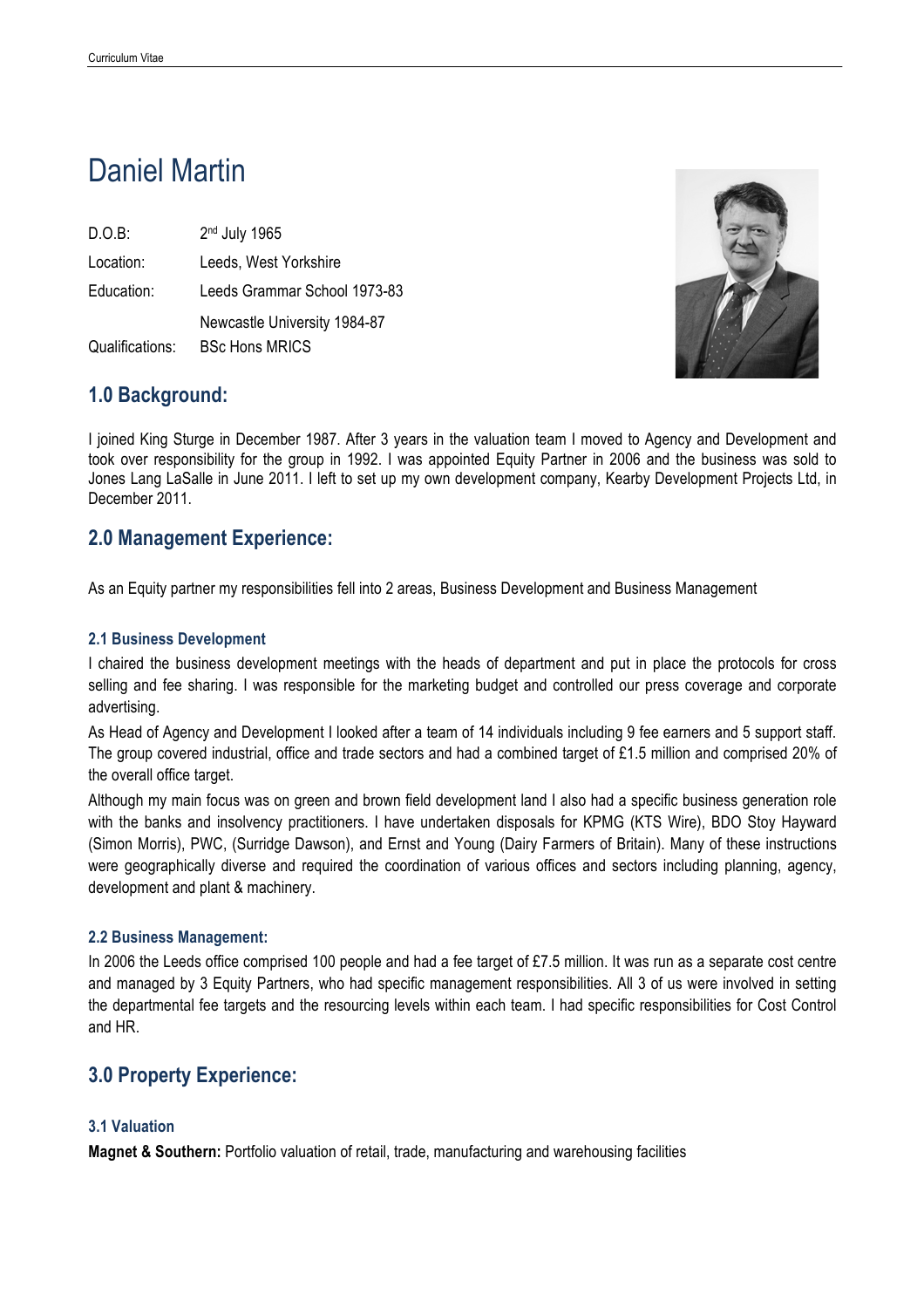**Sheffield Forgemasters:** Portfolio valuation of all divisional properties including several HQ office buildings and heavy engineering workshops.

**Passenger transport businesses:** Portfolio valuations for Lincolnshire Road Car, East Midlands Motor Services and both the West and South Yorkshire Passenger Transport Executives. Properties included bus stations, garages and maintenance depots

**Transport Development Group:** Portfolio valuations of all their ambient, chilled and frozen warehouse facilities in the North of England.

#### **3.2 Agency – Sales and Acquisitions**

**Austhorpe Lane, Leeds:** The former Vickers Tank Factory was sold to Threadneedle Properties. The manufacturing facility (circa 450,000-ft²) and test track were let to Blacks Distribution for a period of 3 years. The site also included a 10 acre site that recently secured consent for residential development.

**The Earth Centre, Doncaster:** Acting on behalf of the LPA Receivers, I sold part of the Earth Centre tourist attraction at Conisbrough, Doncaster. The 17.5-acre site, which was the main car park, was sold unconditionally to a local developer for £5.7 million. A residential planning consent has been secured and the site is being resold in smaller packages.

**Pioneer House, Normanton:** In 2009 I sold Pioneer's flat screen television manufacturing plant in Normanton to Haribo, the German sweet maker. The facility totalled 400,000-ft<sup>2</sup> on a site of 37 acres alongside junction 30, M62. Haribo paid £6.5 million for the site and will construct a new manufacturing facility to support their European business

**Acquisitions:** I acted for Saint Gobain in respect of acquisitions for Jewson, Grahams Heating & Plumbing, Ceramic Tile Distribution, Minster and Platform. I acquired 5 paint centres across the North of England for ICI Dulux and a 15,000 ft<sup>2</sup> warehousing facility for the Leeds NHS Trust to support just-in-time deliveries to Leeds General Infirmary.

#### **3.3 Development**

**York Business Park, York:** Acting on behalf of Evans of Leeds, I provided development advice in respect of a 65-acre to the North West of York. The site now comprises a mixed-use development incorporating 3 car showrooms, petrol filling station, children's nursery, three restaurants, family pub and hotel and a health and fitness centre. In addition, three phases of commercial development provided speculatively built office and industrial accommodation. Six semidetached office buildings provided a total of 24,000 ft². 7 detached and 7 terraced industrial units provided a total 108,000 ft² in units ranging from 3,000 to 12,000 ft².

#### **Kirkstall Road, Leeds**

I developed a new facility for Scientific Games in Hunslet and then sold their secure printing facility on Kirkstall Road to West Properties, a London based investor developer. I acquired further land as part of a site assembly exercise for West properties with the intention of undertaking a high density residential and office development with ancillary retail.

#### **Markham Vale, Derbyshire**

I was retained by Henry Boot Developments to provide Master Planning advice in connection with the redevelopment of the former Markham Main Colliery. I helped Henry Boot secure a preferred developer status and advised on the redevelopment strategy. The site extends to 200 acres and can provide up to 3,500,000 ft² of B1, B2 and B8 accommodation and a single floor plate of up to 1,000,000 ft<sup>2</sup>. It is serviced from a new motorway junction, Junction 29a of the M1.

#### **Robin Hood Airport, Doncaster**

I provided strategic development advice to Peel Holdings in on the regeneration of the Finningley Airbase, where the Vulcan bomber squadron was based. The airport is now operational and several sites have been sold to other developers who have undertaken speculative office and industrial development. Peel Holdings are now looking to develop the remaining 65-acres.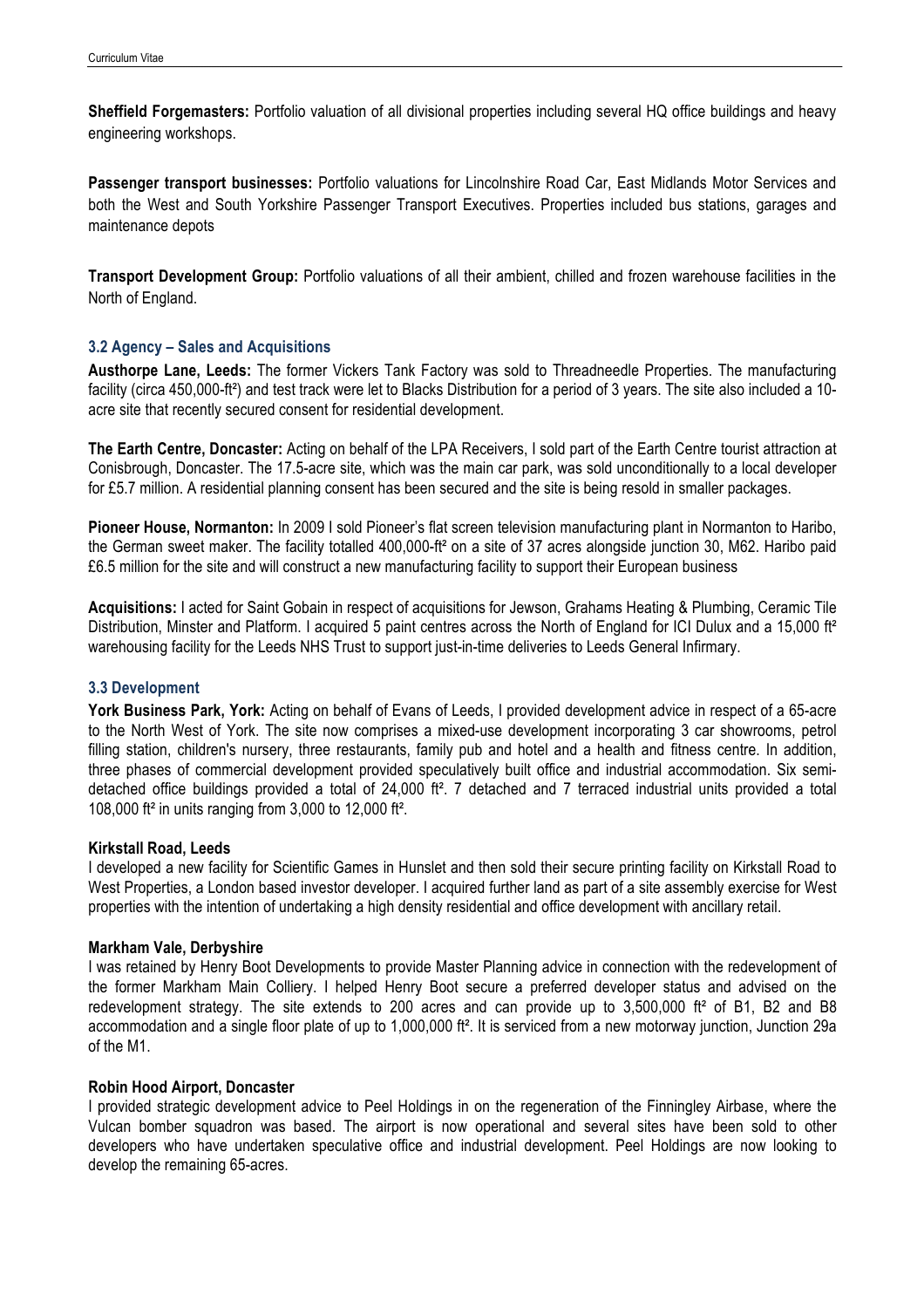#### **3.4 Consultancy:**

**Waterloo Colliery, Leeds:** I was the valuation assessor to the Lands Tribunal in London in respect of a compensation claim made by Yorkshire Water against UK Coal regarding the reclamation of a 40 acre site following open cast mining.

**Wakefield Europort, Normanton:** I provided strategic development advice to Associated British Ports in support of a funding package for the newly established trans-modal freight centre off junction 31, M62.

**Yorkshire Forward closure process:** Yorkshire Forward has been disbanded as part of the Government cut backs. I provided strategic advice on the portfolio of sites and identified 6 sites for disposal. 3 were sold in 2011, 2 are under offer and one has been transferred to the HCA.

#### **3.5 Advisory**

I was the key client manager for a number of corporate clients including Nampak, Saint Gobain, ICI Dulux, City Electrical Factors, Boparan Ventures and acted in an advisory capacity for a number of public sector bodies including local authorities, NHS Trusts and HE and FE colleges.

## **4.0 Chester Meadows Ltd:**

Together with Kevin McCabe of Scarborough Developments and Tony Baker from Halifax Bank of Scotland, I was a director of Chester Meadow Holdings (and its 2 subsidiaries Chester Meadows Ltd and Ashcross Services Ltd). This company was set up in 2003 by HBoS whom at the time had a joint venture arrangement with Renault called Renault Financial Services (RFS). The company was to acquire and develop new car showrooms for the Renault Network and hold the properties as investments, ensuring that they were off balance sheet as far as Renault was concerned. We owned 3 dealerships in Kings Lynn, Guildford and Oxford with a rent role of over £1 million. My role was to source the sites/buildings and then manage the completed developments. Renault decided to withdraw from RFS and close down the 3 dealerships. I was responsible for the sale of the vacant freeholds and Chester Meadows has now been liquidated.

## **5.0 Kearby Development Projects Ltd:**

I set up KDP Ltd in June 2011 as a property development business sourcing, and delivery development projects for myself. Although a number of smaller projects were completed it is now principally a consultancy business advising YESSS Ltd on all aspects of commercial property including acquisitions and disposals, refurbishments and new build and property management and rating advice.

YESSS Ltd is an electrical wholesaler currently operating from over 600 trading branches across the UK, France, Germany, Italy, Luxembourg, the Netherlands, Monaco and the Caribbean Islands. I acquired the new HQ and National Distribution Centre at Normanton, West Yorkshire, totalling 70,000ft<sup>2</sup> and 36 branches across central England from the Isle of Man to Grimsby and from Nottingham to Edinburgh.

## **6.0 Teakwood Developments Ltd:**

TDL is a trader-developer that is owned in equal parts by myself and Mark and Simon Rudolph. Mark and I manage the projects on a day-to-day basis, with Simon providing financial support. To date we have undertaken 3 industrial purchases of circa 37,000 ft<sup>2</sup> each, which we then let and sold, generating profits of circa £1,300,000.

We acquired land of the Duchy of Lancaster and secured planning consent for 28 units before selling the site to Mandale for £450,000. We bought all the share capital in Danskin Ltd, the owner of a site in Barnsley and we commenced the first phase of 28 units in April 2015. We also have option or promotional agreements in place on 76,000 ft<sup>2</sup> in Brighouse, 10 acres of residential land in Hellaby and 2.5 acres of land in East Ardsley. Mark and I are also advising Keyland (Yorkshire Water development arm) on 2 large land holdings in Huddersfield and Halifax